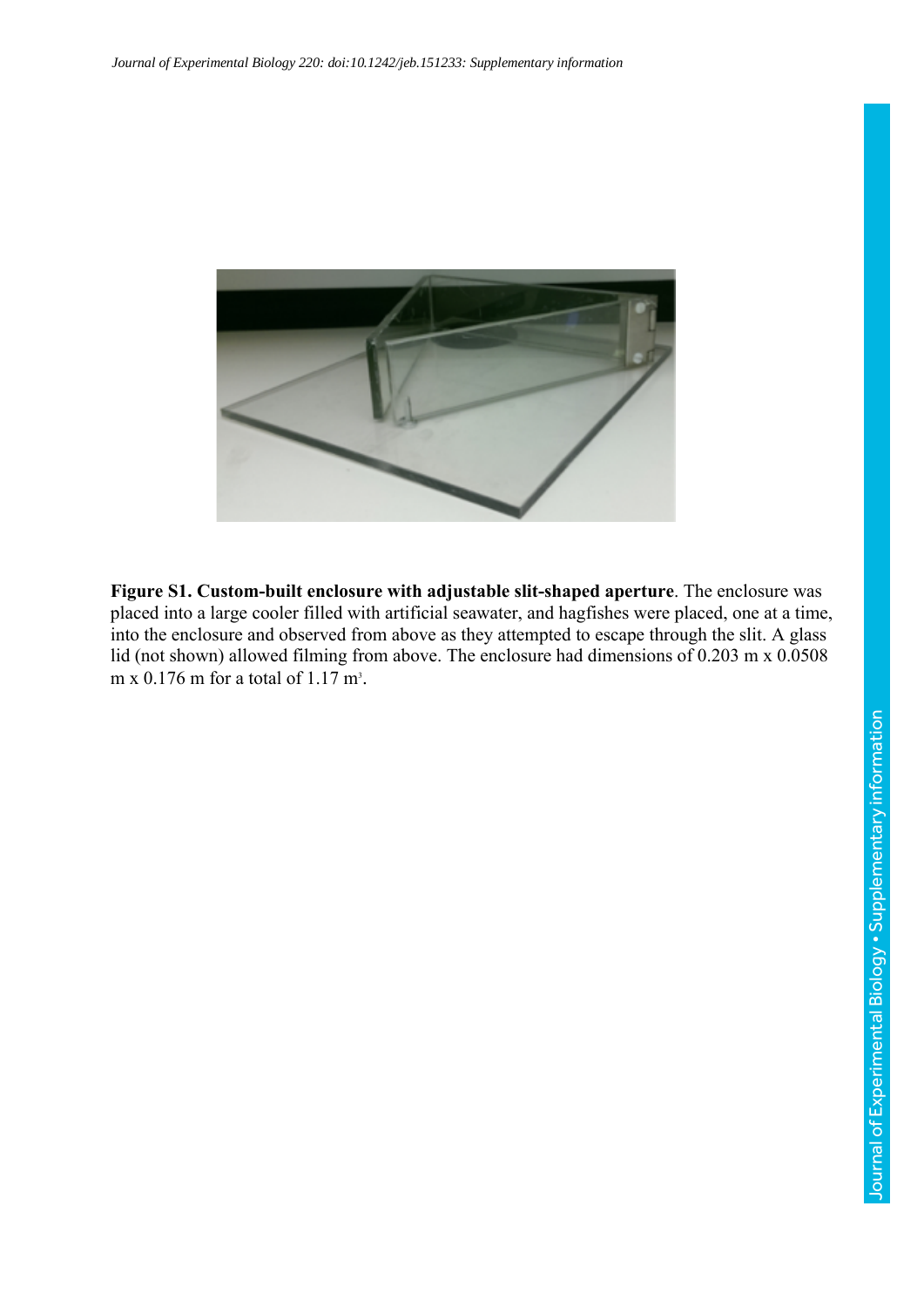

**Figure S2. Simplified model of body diameter at the leading and trailing sides of a hagfish as it moves through a narrow opening.** The model assumes a cylindrical body surrounded by a compliant skin, with a volume of incompressible fluid in the space between that is 20% of the total volume. The model assumes that fluid retention in the trailing side is complete, with no leakage toward the leading side. Squeezing more fluid into a progressively smaller space causes the ratio of trailing to leading diameter to go to infinity as the body approaches 100% passage through the hole. However, even up to values of 80% passage, swelling is modest (about 50% increase in diameter).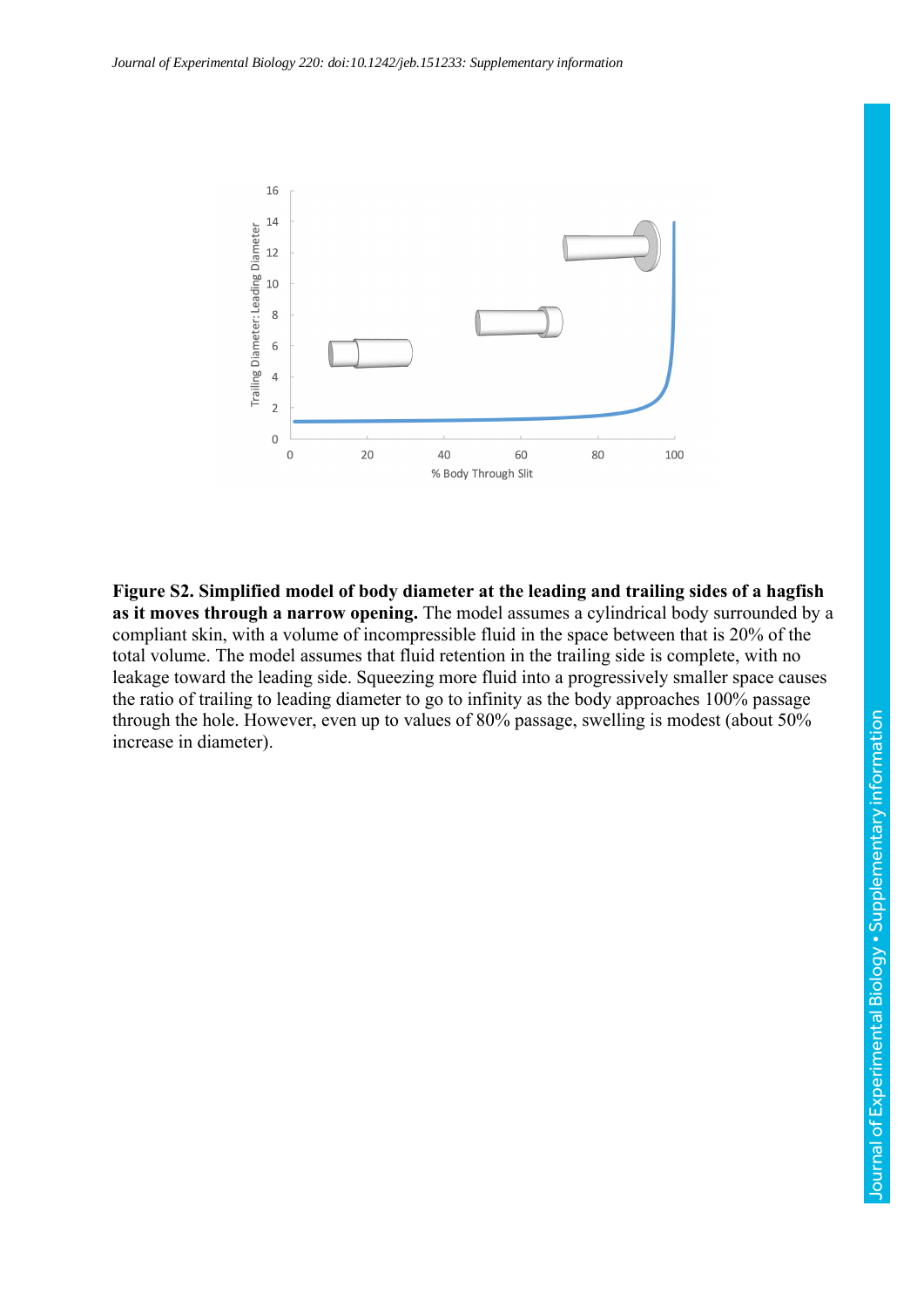**Table S1.** Behavior key used to define the behaviors demonstrated by Atlantic hagfish (*M. glutinosa*) and Pacific hagfish (*E. stoutii*) while maneuvering through narrow slits (see Supplementary Videos S1 and S2 for demonstration of some of these behaviors).

| <b>CODE</b> | <b>BEHAVIOR</b> | <b>DESCRIPTION</b>                                                                                                                                                              |
|-------------|-----------------|---------------------------------------------------------------------------------------------------------------------------------------------------------------------------------|
| A           | Anchor          | The leading portion of the body is hooked around an object $(>90°)$<br>bend around a support)                                                                                   |
| B           | Twist           | A rotary movement about the long axis of the body                                                                                                                               |
| $\mathbf C$ | Wag             | The leading portion of the body is swung from one side to another                                                                                                               |
| D           | Rest            | The animal remains motionless with a part of its body within the slit                                                                                                           |
| E           | Tight Loop      | The animal forms a loop with the portion of the body immediately<br>adjacent to the slit - used for both forward progress and retreat                                           |
| $\mathbf F$ | Double Loop     | The animal forms two tight loops, resembling the shape of an eight                                                                                                              |
| G           | Glide           | Forward progression without any obvious swimming motion (non-<br>undulatory forward movement)                                                                                   |
| $\mathbf H$ | Head Bend       | The animal's head (first few cm) is bent laterally at an angle $>90^\circ$<br>from the rest of its body - used to force the head through the slit                               |
|             | Wide Loop       | A part of the trailing portion of the body is pressed against the walls<br>of the enclosure or through the slit, while the leading portion is<br>pulled back into the enclosure |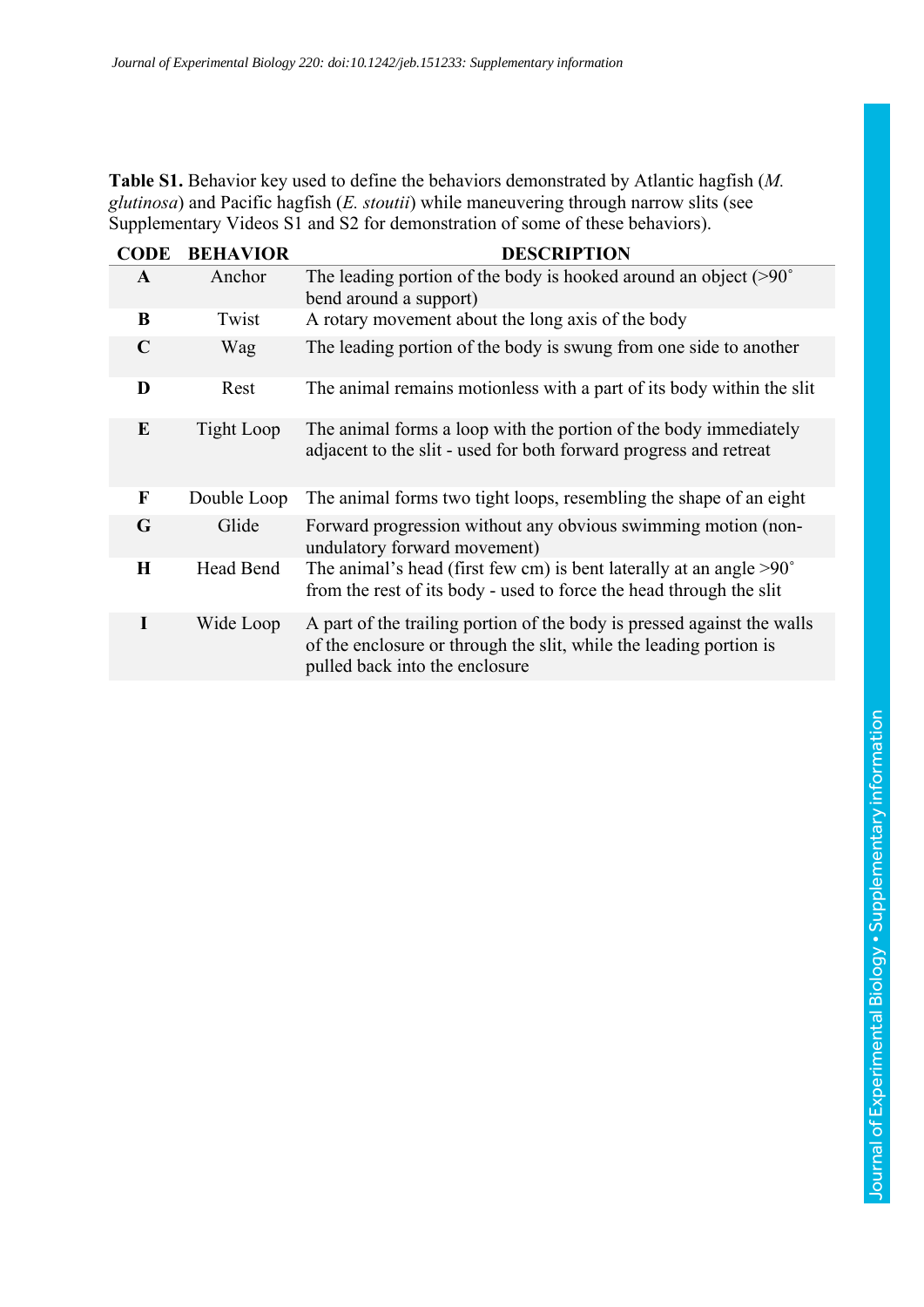

## **Movie 1. A Pacific hagfish (***E. stoutii***) maneuvering through a slit with a width of 7.0 mm.**

In this video, the hagfish makes repeated attempts to pass through a slit with width equal to half its body width and is eventually successful. This video, recorded in the lab, illustrates some of the behaviors described in Table S1.